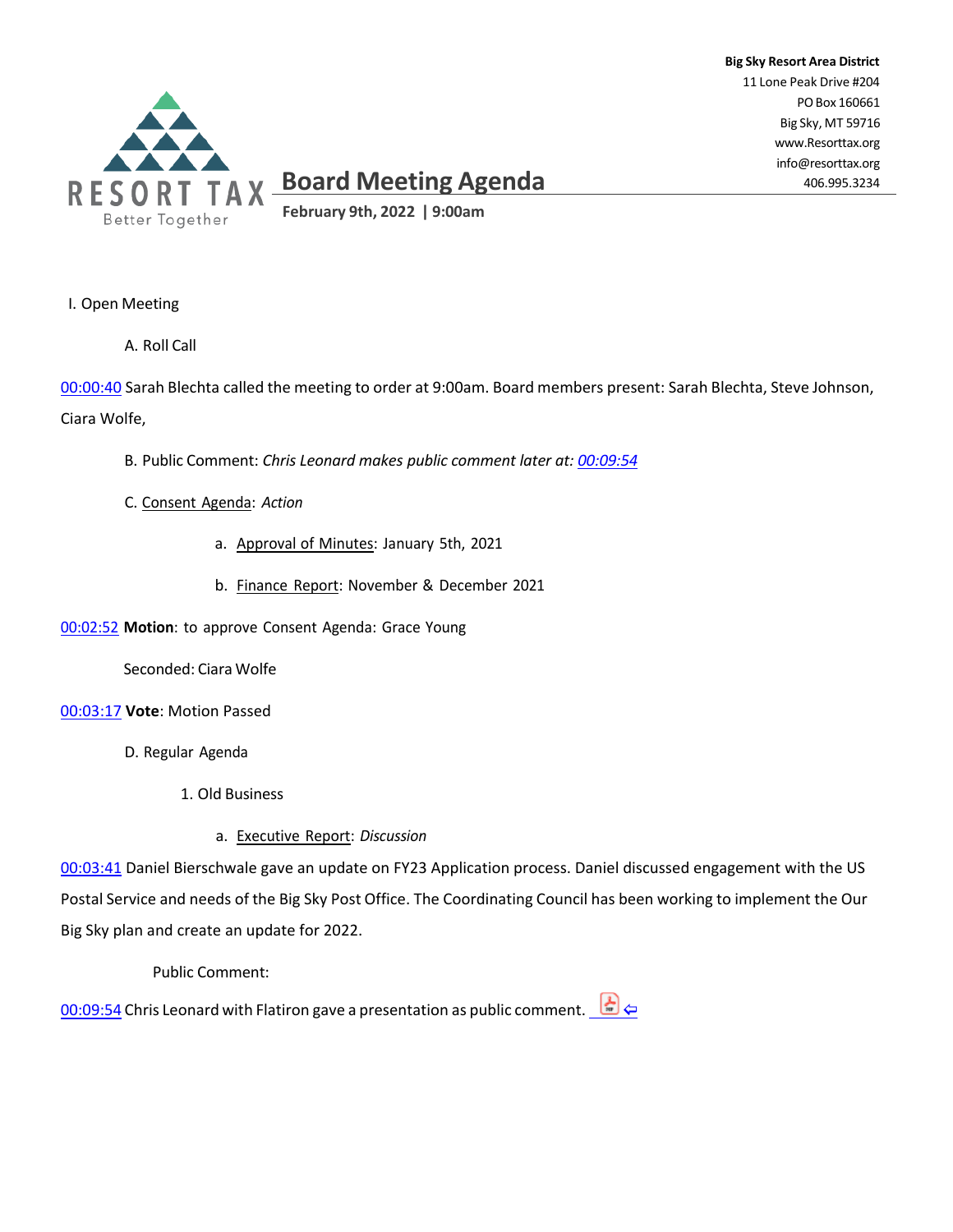#### b. Big Sky Relief Update: *Discussion*

00:24:57 Daniel Bierschwale gave an update on surveillance testing; tests are available for local businesses at the Resort Tax office and residents may pick up tests at the Visitor Center/Chamber offices. Morningstar applied for Relief funds and their application is being reviewed by the subcommittee.

# c. 2022 Business Registration Overview: *Discussion*

00:27:47 Daniel Bierschwale discussed compliance and annual business registrations which were due in December. The District thanks all businesses who have registered. (Business may register here: [resorttax.munirevs.com\)](https://resorttax.munirevs.com/)

00:30:44 Sarah Blechta explained that she has reached out to event organizers/hosts and they are required to make sure their vendors are registered with Resort Tax. Board members discussed the importance of compliance for all businesses operating within the community, even if located elsewhere.

# d. County Subcommittee Update: *Discussion*

00:34:17 Daniel Bierschwale discussed collaboration with Madison and Gallatin counties to address needs together including sheriff, fire, and transportation.

00:41:17 Sarah Blechta asked questions regarding fire detection cameras and collaboration efforts. Greg Megaard of the Fire Department discussed fire prevention efforts and additional cameras being added.

# e. 2022 Annual Government Entity Interlocal Review: *Action*

00:43:42 Sarah Blechta explained the 3-year Interlocal agreements with local governments and clarified that the sheriff is not included at this meeting but will be discussed at a future meeting.

• Big Sky Fire District

00:45:42 Greg Megaard gave updates on the Fire District's operations; there were 1187 calls in 2021 and many were simultaneous. Station 2 is now operating full-time and year-round which decreases response time. Greg discussed fire detection cameras, where additional cameras can be added, and partners who are working to address wildfires through collaborative efforts.

00:51:34 Board members asked, and Greg Megaard answered questions.

• Big Sky Transportation District

00:54:58 David Kack of the Transportation District discussed collaboration with the counties and challenges to hire enough drivers. Currently services have been scaled back due to lack of drivers, yet demand is up. David is in discussions with MDT and are considering request-based service models.

01:02:31 Ciara Wolfe asked about the bus barn and David Kack discussed federal process to build bus barn and set up for electric buses.

01:06:36 Daniel Bierschwale discussed traffic situations in southwest Montana and conversations with county commission.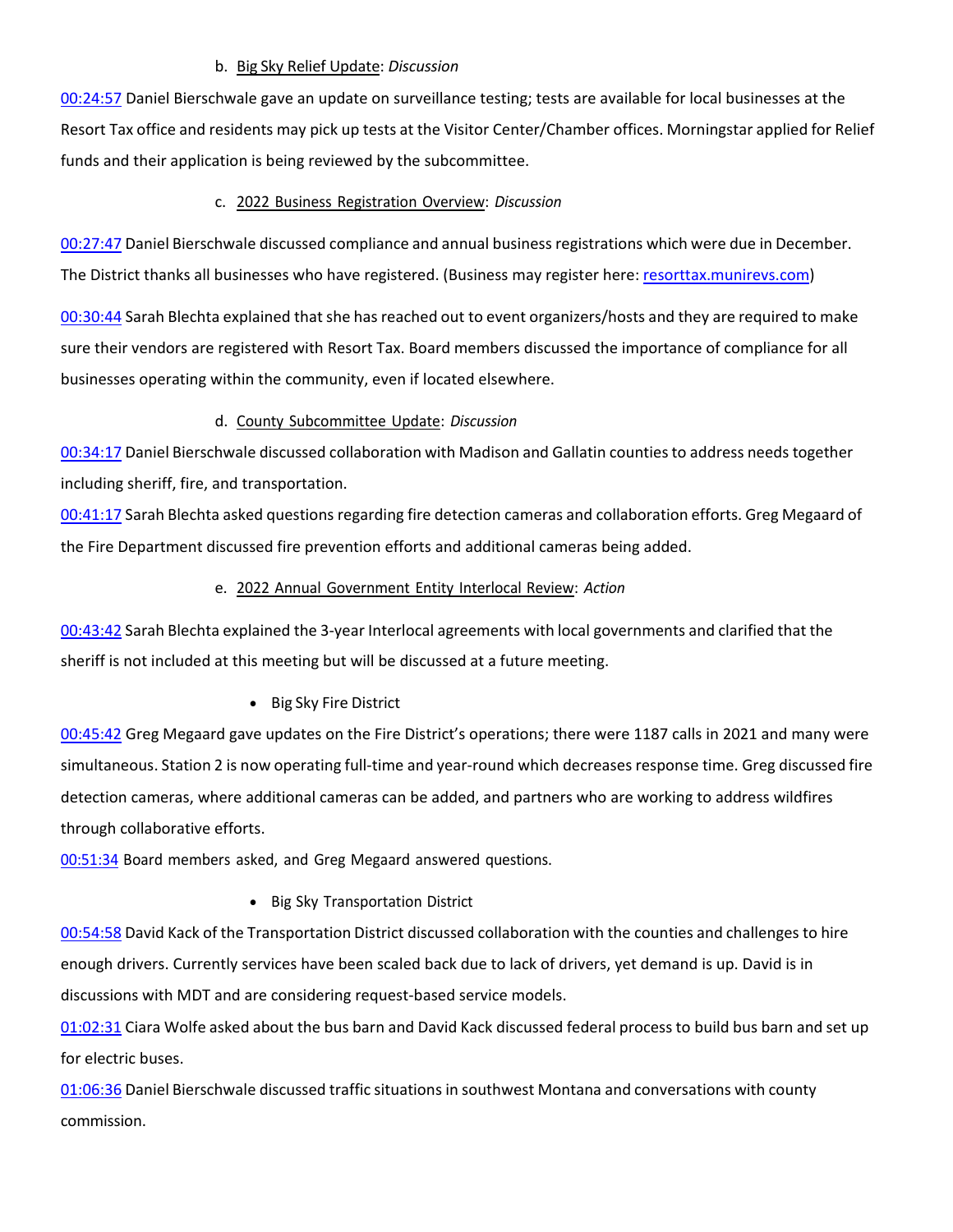# • Canyon Water & Sewer District

01:08:08 Mace Mangold reviewed the feasibility study and budget and gave updates on Canyon Water & Sewer District operations.

01:16:22 Mace Mangold discussed joint effort with ARPS funds. GallatinCanyonWSD.com is now up and running and information is provided there. Board members discussed benefits of water and sewer projects.

01:21:49 The Canyon Water & Sewer District discussed unexpected budget items and is requesting additional funds for FY23. Daniel Bierschwale explained the Interlocal agreement would need to be amended and board members were supportive of making a process for amendment approvals to Interlocal agreements.

• Big Sky County Water & Sewer District

01:27:59 Daniel Bierschwale explained the Big Sky County Water & Sewer District's Interlocal agreement is part of the 1% for infrastructure and discussed adjustments to the agreement.

01:32:30 Board members discussed adjustments and community needs related to construction projects and unpredictable budget items.

01:35:07 **Motion**: to approve draft amendment as presented: Ciara Wolfe

#### **Seconded**: Grace Young

01:35:54 *Public Comment*: Bella Butler asked for clarification on SFE adjustment.

01:36:37 Ron ofthe Water & Sewer District explained how SFE adjustment was made.

#### 01:37:53 **Vote: Motion Passed**

- 2. New Business
	- a. BSRAD Audit Proposals: *Action*

01:42:53 Kristin Drain gave an overview of audit proposals, only one bid was received from Amantics. Board and staff discussed audit proposal.

01:45:45 **Motion**: to approve Audit Proposal: Grace Young

**Seconded**: Steve Johnson

# 01:46:40 **Vote: Motion Passed**

# b. Letter of Support Policy: *Discussion*

01:47:10 Sarah Blechta discussed requests for Letters of Support and creating a policy. Daniel Bierschwale discussed types of requests for letters of support for projects verses ballot initiatives. Board members agreed they should not be taking political stances. Daniel will create a policy for the board to review at a later meeting.